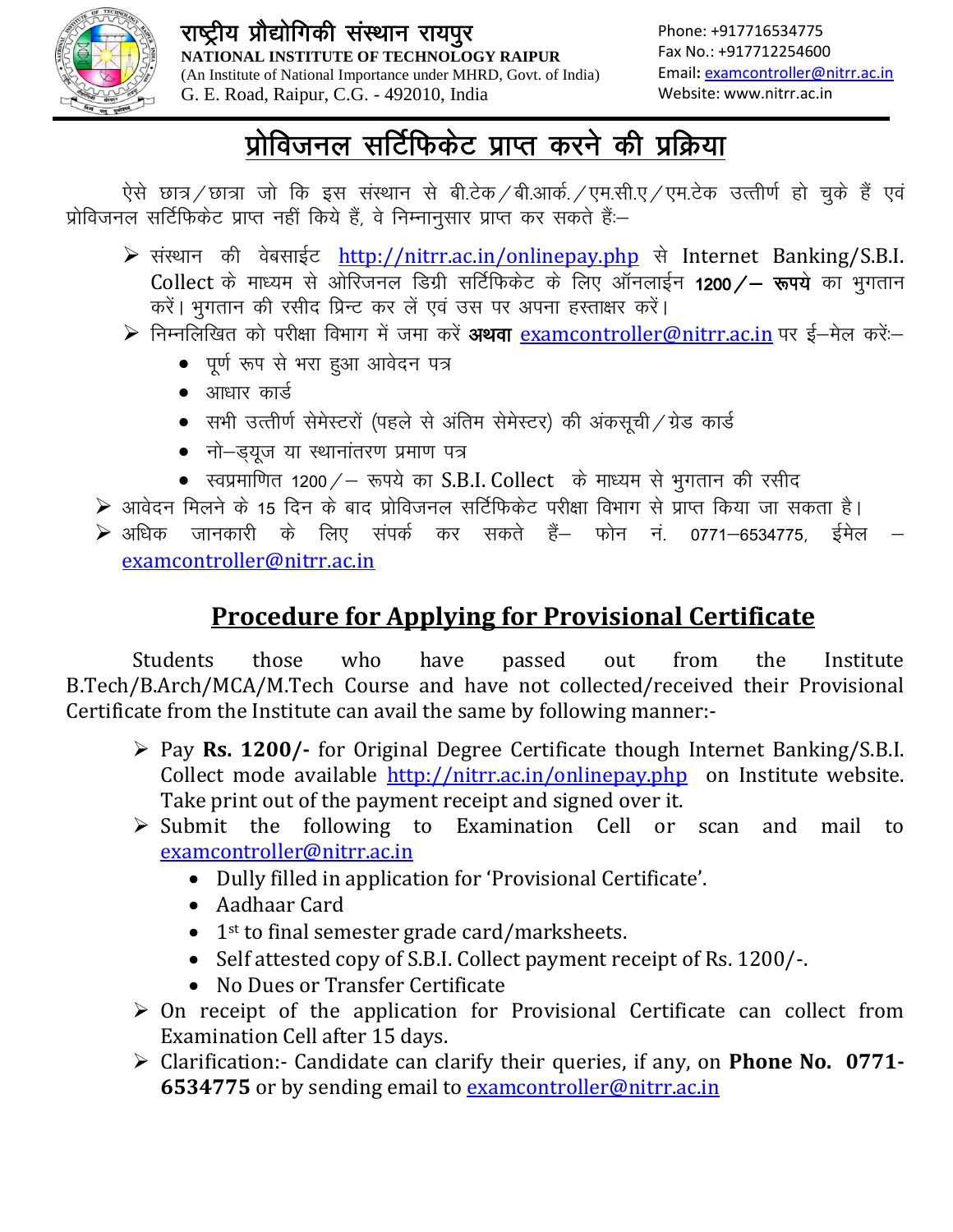

# **APPLICATION FOR ORIGINAL DEGREE CERTIFICATE**

(To be submitted with application for Provisional Degree Certificate)

- 1. Name in English : (As per last qualifying Examination Certificate submitted to Institute)
- 2. Name in Hindi: **Aadhaar No.:** The Samuel And San Francisco State of the San Francisco State of the San Francisco State of the S (हिन्दी में नाम छात्र / छात्रा द्वारा स्वयं ही भरा जाये) 4.
- 5. Title of the thesis (For Ph.D. degree only) :

6. Current Postal Address: (to send degree/intimation letter):

| P. O.                 | District: | State: |
|-----------------------|-----------|--------|
| Pin Code:             | Email-Id: |        |
| Phone/Mobile No.: (1) |           | /R     |

7. S.B.I. Collect payment reference No.: dated: dated: For a sum of Rs. 1200/-. Please enclose S.B.I. Collect payment receipt (self attested) as fee for original degree. If a candidate is unable to attend the convocation, his/her original degree will be sent by speed post to the mailing address provided by the candidate at point 6 above.

List of Attachments:- Self attested photo copies of following certificates/testimonials. (Please tick mark against attached documents)

- 1. Final Semester Grade Card/Mark Sheet
- 2. No Dues OR Transfer Certificate
- 3. S.B.I. Collect Payment Receipt of Rs. 1200/
- 4. Aadhaar Card

Date:

Signature

#### Note:-

- 1. Please ensure that you have cleared all the institute dues and deposited the clearance certificate in Academic section. Post Graduate student must also ensure that the bound copy of thesis is submitted in the Examination Cell.
- 2. For any type of query related to the degree, please contact Examination Cell on phone number 0771-6534775 or through email examcontroller@nitrr.ac.in
- 3. Carefully write your name in both English and Hindi as this will appear in your degree certificate. Any mistake in this will be reflected in degree certificate and the Institute will not be liable for this.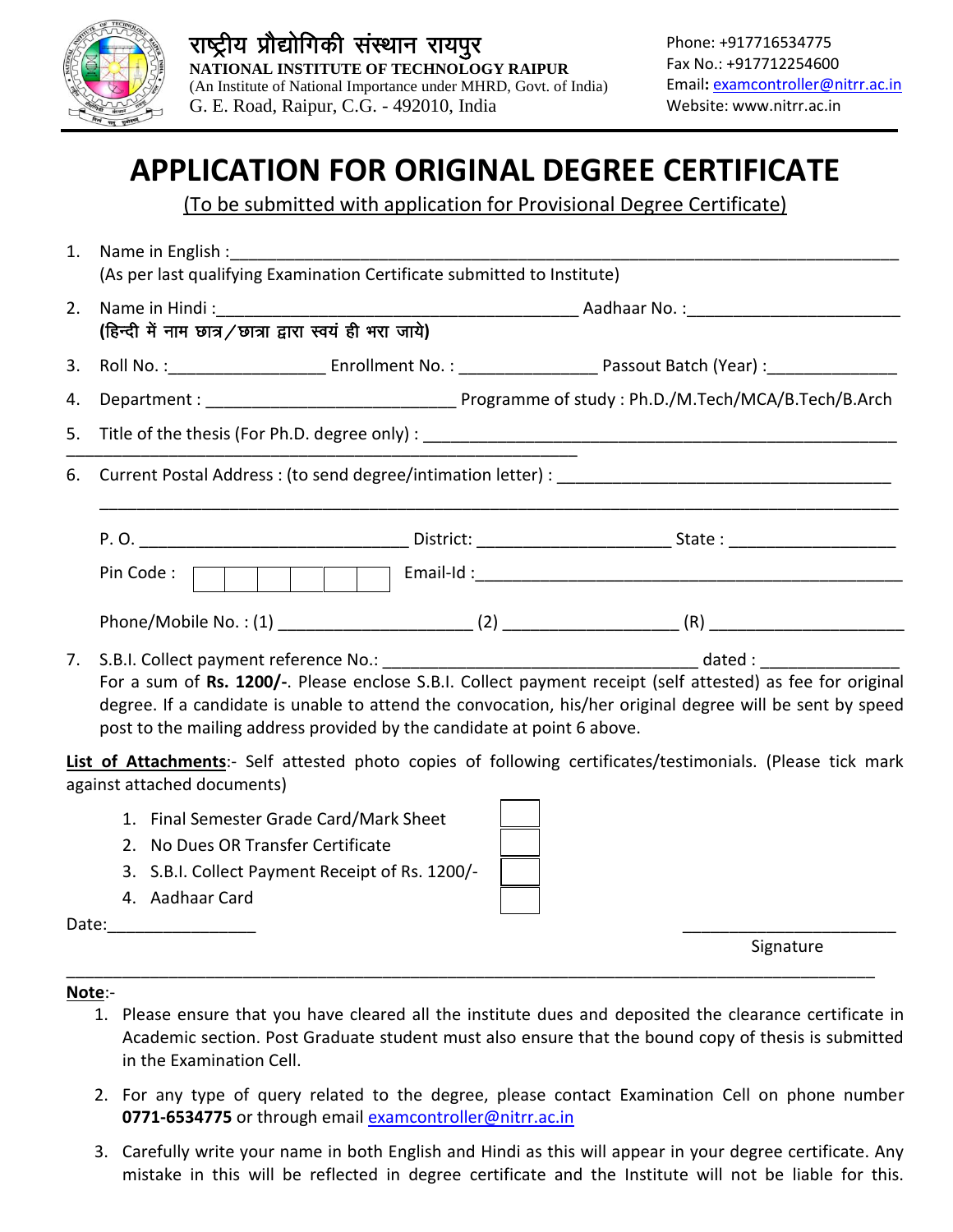# **Application Form for Provisional Certificate (B.Arch/B.Tech/M.Tech)**

|                     | <b>SEMESTER - I</b>  |              |             | <b>SEMESTER - II</b>  | <b>SEMESTER - III</b>  |              |             | <b>SEMESTER - IV</b>         |  | <b>SEMESTER - V</b> |              |
|---------------------|----------------------|--------------|-------------|-----------------------|------------------------|--------------|-------------|------------------------------|--|---------------------|--------------|
| Sub. No.            | $GP * Cre.$          | $SPI =$      | $GP * Cre.$ | $SPI =$               | $GP * Cre.$            | $SPI =$      | $GP * Cre.$ | $SPI =$                      |  | $GP * Cre.$         | $SPI =$      |
| $\mathbf{1}$        |                      |              |             |                       |                        |              |             |                              |  |                     |              |
| $\overline{2}$      |                      |              |             |                       |                        |              |             |                              |  |                     |              |
| 3                   |                      |              |             |                       |                        |              |             |                              |  |                     |              |
| $\overline{4}$      |                      |              |             |                       |                        |              |             |                              |  |                     |              |
| 5                   |                      | $CPI=$       |             | $CPI=$                |                        | $CPI=$       |             | $CPI=$                       |  |                     | $CPI=$       |
| 6                   |                      |              |             |                       |                        |              |             |                              |  |                     |              |
| $\overline{7}$      |                      |              |             |                       |                        |              |             |                              |  |                     |              |
| 8                   |                      |              |             |                       |                        |              |             |                              |  |                     |              |
| 9                   |                      |              |             |                       |                        |              |             |                              |  |                     |              |
| 10                  |                      | <b>Total</b> |             | <b>Total</b>          |                        | <b>Total</b> |             | <b>Total</b>                 |  |                     | <b>Total</b> |
| 11                  |                      | $Cre =$      |             | $Cre =$               |                        | $Cre =$      |             | $Cre =$                      |  |                     | $Cre =$      |
| 12                  |                      |              |             |                       |                        |              |             |                              |  |                     |              |
| 13                  |                      |              |             |                       |                        |              |             |                              |  |                     |              |
|                     |                      |              |             |                       |                        |              |             |                              |  |                     |              |
| <b>Total</b>        |                      |              |             |                       |                        |              |             |                              |  |                     |              |
|                     | <b>SEMESTER - VI</b> |              |             | <b>SEMESTER - VII</b> | <b>SEMESTER - VIII</b> |              |             | <b>SEMESTER - IX &amp; X</b> |  | Name:-              |              |
| Sub.                | $GP * Cre.$          | $SPI =$      | $GP * Cre.$ | $SPI =$               | $GP * Cre.$            | $SPI =$      | $GP * Cre.$ | $SPI =$                      |  |                     |              |
| No.                 |                      |              |             |                       |                        |              |             |                              |  |                     |              |
| $\mathbf{1}$        |                      |              |             |                       |                        |              |             |                              |  |                     |              |
| 2                   |                      |              |             |                       |                        |              |             |                              |  | <b>Roll No.:-</b>   |              |
| 3                   |                      |              |             |                       |                        |              |             |                              |  |                     |              |
| $\overline{4}$      |                      | $CPI=$       |             | $CPI=$                |                        | $CPI=$       |             | $CPI=$                       |  |                     |              |
| 5                   |                      |              |             |                       |                        |              |             |                              |  | Department:-        |              |
| 6<br>$\overline{7}$ |                      |              |             |                       |                        |              |             |                              |  |                     |              |
| 8                   |                      |              |             |                       |                        |              |             |                              |  | <b>Mobile No.:-</b> |              |
| 9                   |                      |              |             |                       |                        |              |             |                              |  |                     |              |
| 10                  |                      | <b>Total</b> |             | <b>Total</b>          |                        | <b>Total</b> |             | Total                        |  |                     |              |
| 11                  |                      | $Cre =$      |             | $Cre =$               |                        | $Cre =$      |             | $Cre =$                      |  | Signature:-         |              |
| 12                  |                      |              |             |                       |                        |              |             |                              |  |                     |              |

**(Abbreviations: GP = Grade Points, Cre. = Credits, GP\*Credits = Multiplication Grade Point & Credits)**